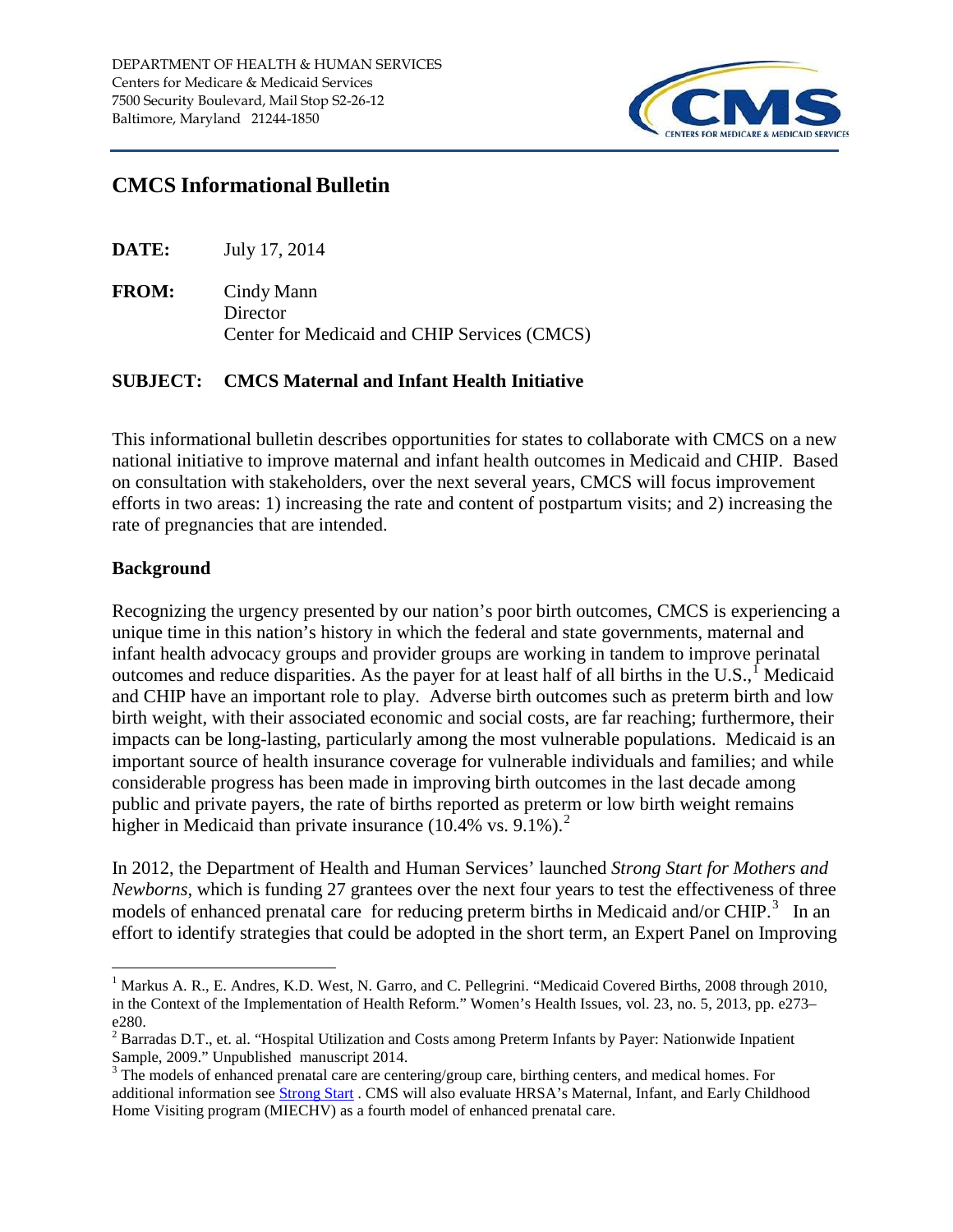Maternal and Infant Health Outcomes in Medicaid and CHIP (the Expert Panel) was convened by a CMCS contractor to explore program, policy and reimbursement opportunities that could be adopted to provide better care, improve birth outcomes and reduce the cost of care for mothers and infants (additional information about our [Expert Panel](http://www.medicaid.gov/Medicaid-CHIP-Program-Information/By-Topics/Quality-of-Care/Maternal-and-Infant-Health-Care-Quality.html) is available on Medicaid.gov). This stakeholder convening served to inform opportunities for Medicaid to address birth outcomes and complemented existing Departmental investments in improving maternal and infant health.

### **Initiative Goals**

After considering the advice of the Expert Panel and partnership opportunities, CMCS has identified two distinct yet interrelated goals for its [Maternal and Infant Health Initiative.](http://www.medicaid.gov/Medicaid-CHIP-Program-Information/By-Topics/Quality-of-Care/Downloads/Maternal-and-Infant-Health-Initiative.pdf) The initiative leverages existing partnerships and activities to:

- Increase by 10 percentage points the rate of postpartum visits among pregnant women in Medicaid and CHIP in at least twenty states over a 3-year period; and
- Increase by 15 percentage points the use of effective methods of contraception in Medicaid and CHIP in at least twenty states over a 3-year period.

These goals consider the critical benefits that can be realized when women receive appropriate and timely postpartum care. Regular postpartum visits have positive implications for the woman's health, infant care and health, and also subsequent pregnancies. In addition, reproductive planning which includes access to contraception, either during the immediate postpartum period or during any other time in the reproductive continuum, allows for appropriate birth spacing and improved access to services that can, in turn, improve perinatal outcomes.

## **Action Steps**

One of the key themes that emerged from the Expert Panel is that current public and private reimbursement mechanisms do not align well with achieving good perinatal outcomes. Through the Maternal and Infant Health Initiative, CMCS will provide technical assistance to support Medicaid agencies in implementing reimbursement and related policy changes to achieve these goals. CMCS will also provide technical assistance to states that seek to improve health coverage for women before and after pregnancy utilizing existing coverage options, expansion opportunities and new delivery models. Through this initiative, CMCS will promote payment, program and coverage policies that enhance provider service delivery for use of effective contraception and timely postpartum care and enhance the accessibility of these services to women.

#### **Assessing Progress**

To determine a baseline and to assess progress toward the goals, states will be invited to voluntarily report on 2 quality measures:

- 1) The measure for Postpartum Care from the Medicaid Adult Core Set; and
- 2) A developmental measure on Contraception Service Utilization.